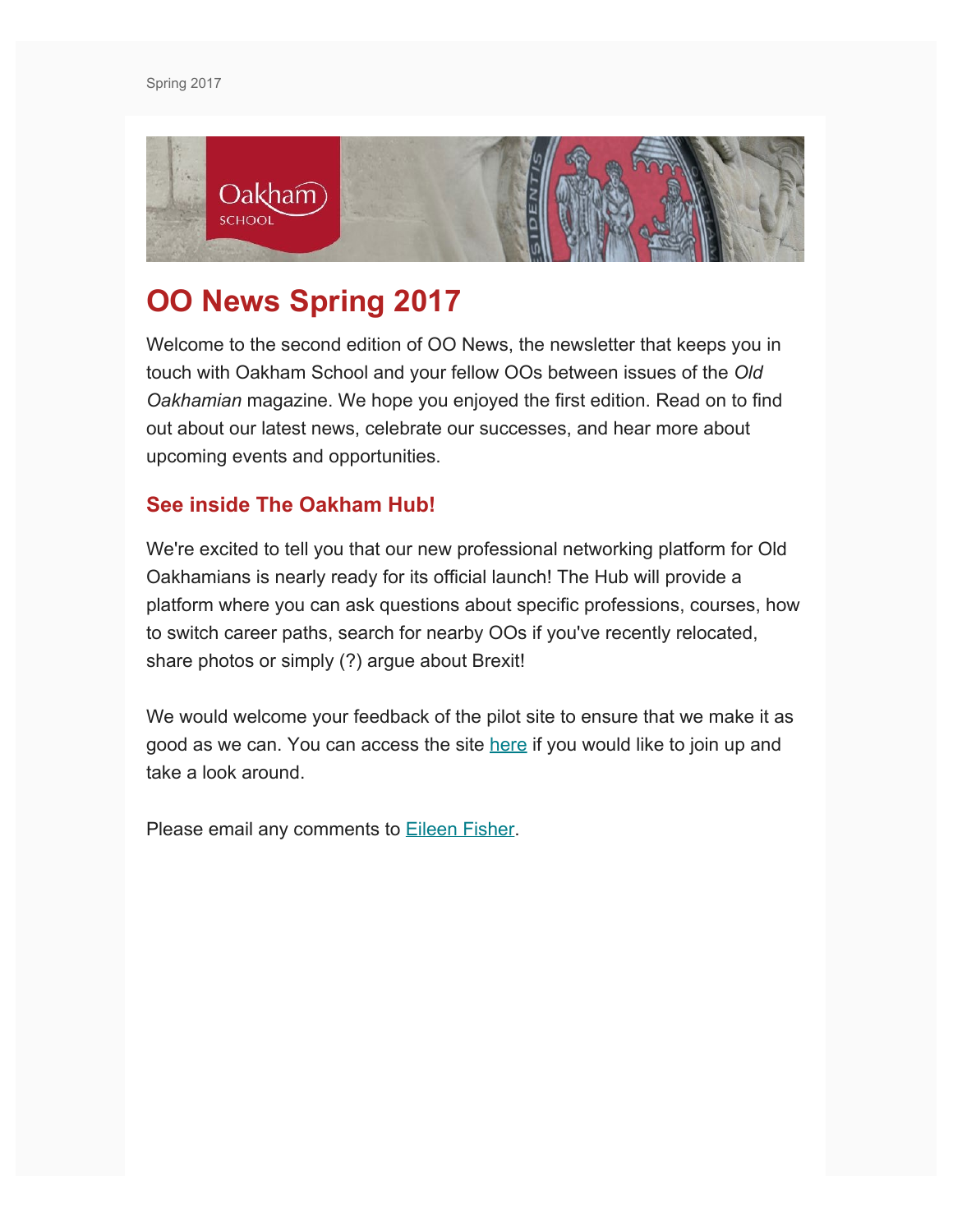



#### **Sensational Gala Concert**

Music at Oakham continues to go from strength to strength, seen most recently when over 300 Oakhamians performed in the School's annual Gala Concert in the fabulous setting of Birmingham Town Hall. In front of a large and supportive audience, Oakham's musicians excelled in in a



memorabilia. See our feature on life at Oakham in the 70s in the next *Old*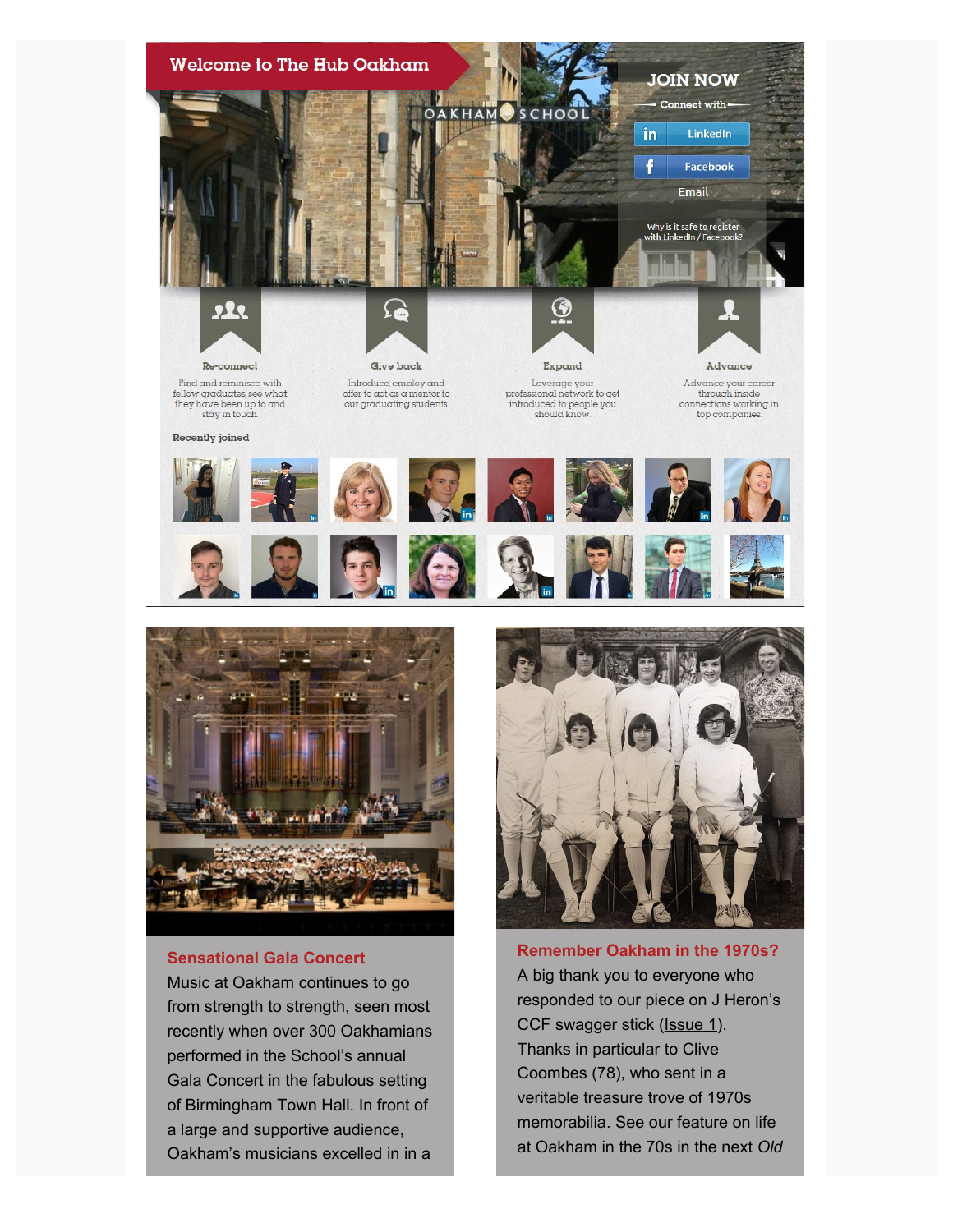programme that featured a remarkably varied sequence of 20th and 21st century music.

The annual Gala Concert is one of many opportunities that Oakham's musicians have to display the extraordinary quality of their musical talent. To read more of Oakham School's latest news, click [here](https://www.oakham.rutland.sch.uk/Sensational-Gala-Concert?returnUrl=/Latest-News)



#### **6 ways to get involved!**

- 1. Come to an event how about Midsummer Drinks?
- 2. Join the [Hub](https://thehuboakham.com/)
- 3. Offer careers advice or work opportunities to current pupils
- 4. Follow us on **[Facebook](https://www.facebook.com/groups/134423469907714/)**
- 5. Donate to the [Oakham School](https://www.oakham.rutland.sch.uk/How-to-Donate) **[Fund](https://www.oakham.rutland.sch.uk/How-to-Donate)**
- 6. Follow us on [Twitter](https://twitter.com/oakhamsch)

#### *Oakhamian* magazine.

With two big reunions planned for the classes of 77 and 78, we would love to receive more memories and pictures of Oakham in the 1970s.

If you are able to help add to our growing collection, please contact [Jon Wills](mailto:jw@oakham.rutland.sch.uk?subject=1970s%20Collection)



#### **Midsummer Drinks**

We're looking forward to welcoming OOs, Hon OOs and staff on the evening of **Saturday 17 June** for Midsummer Drinks.

The Five Year Reunion for the Class of 2012 will run alongside this event here at Oakham, in BAFS Cricket Pavilion.

Please contact [Eileen Fisher](mailto:ecf@oakham.rutland.sch.uk?subject=Midsummer%20Drinks%20June%2017%202017) for further details

## **Spotlight on ... Development**

Thanks to the fantastic and on-going support from all our donors we've been able to fund many new and exciting projects that will enhance the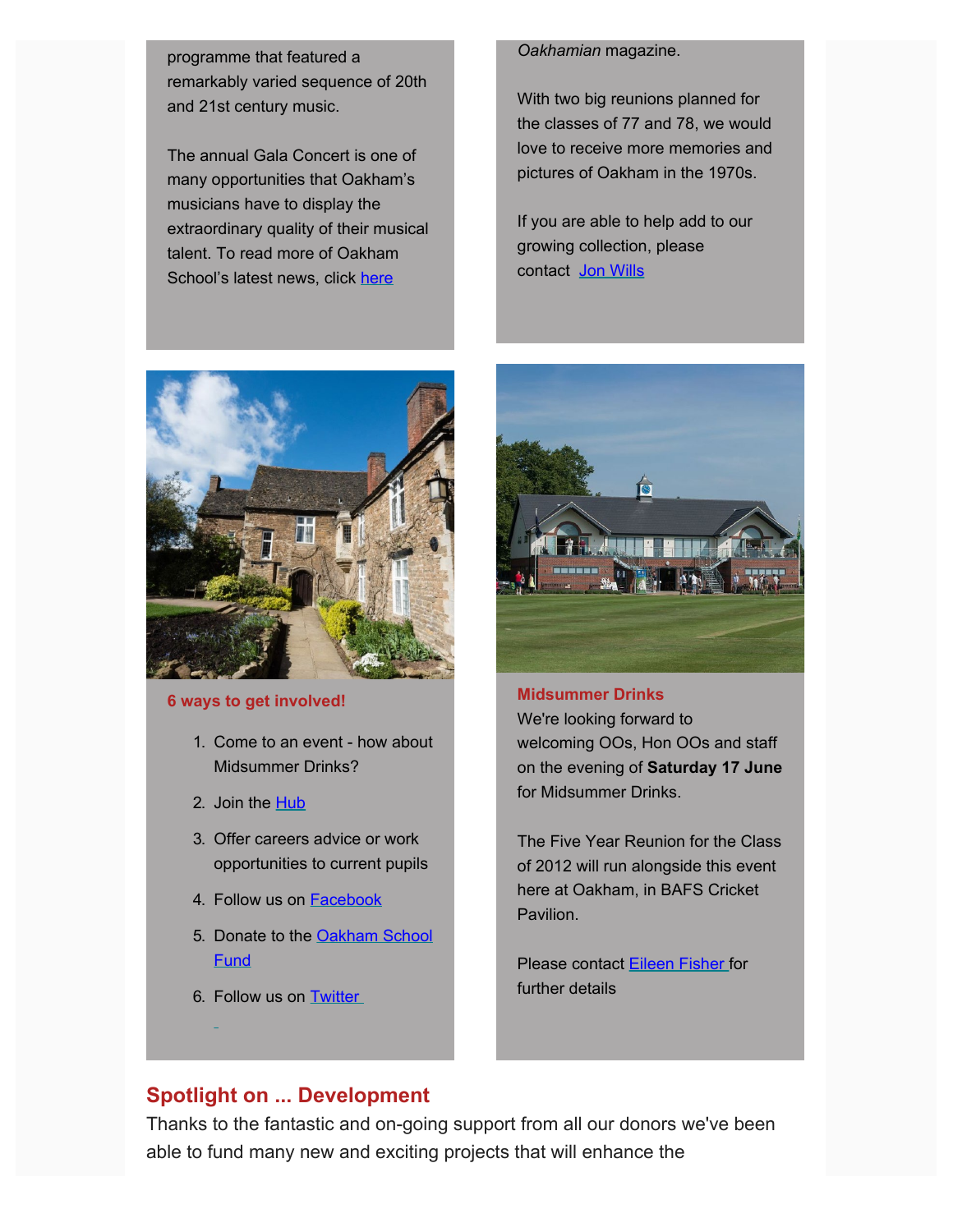experiences of both current and future Oakhamians. Have a look at the chart below to see how the funds have been used. If you would like to find out about other projects we are funding, [click here](https://www.oakham.rutland.sch.uk/Current-Projects)



## **Class of 87 - last call!**

The Class of 87 will be returning to Oakham on 13 May 2017 to celebrate thirty years since leaving School. Help us to spread the word to reunite as many OOs from that year as possible. For further information, please contact [Helen](mailto:h.taylor280@btinternet.com?subject=Class%20of%2087%20Reunion%20(from%20newsletter)) **[Taylor](mailto:h.taylor280@btinternet.com?subject=Class%20of%2087%20Reunion%20(from%20newsletter))** 

#### **Class of 1977 - hold the date!**

The Class of 77 are planning a 40th year reunion on 7 October 2017. Invitations are due to go out shortly. When you left school there was no such thing as collecting email addresses so do forward news of the Reunion far and